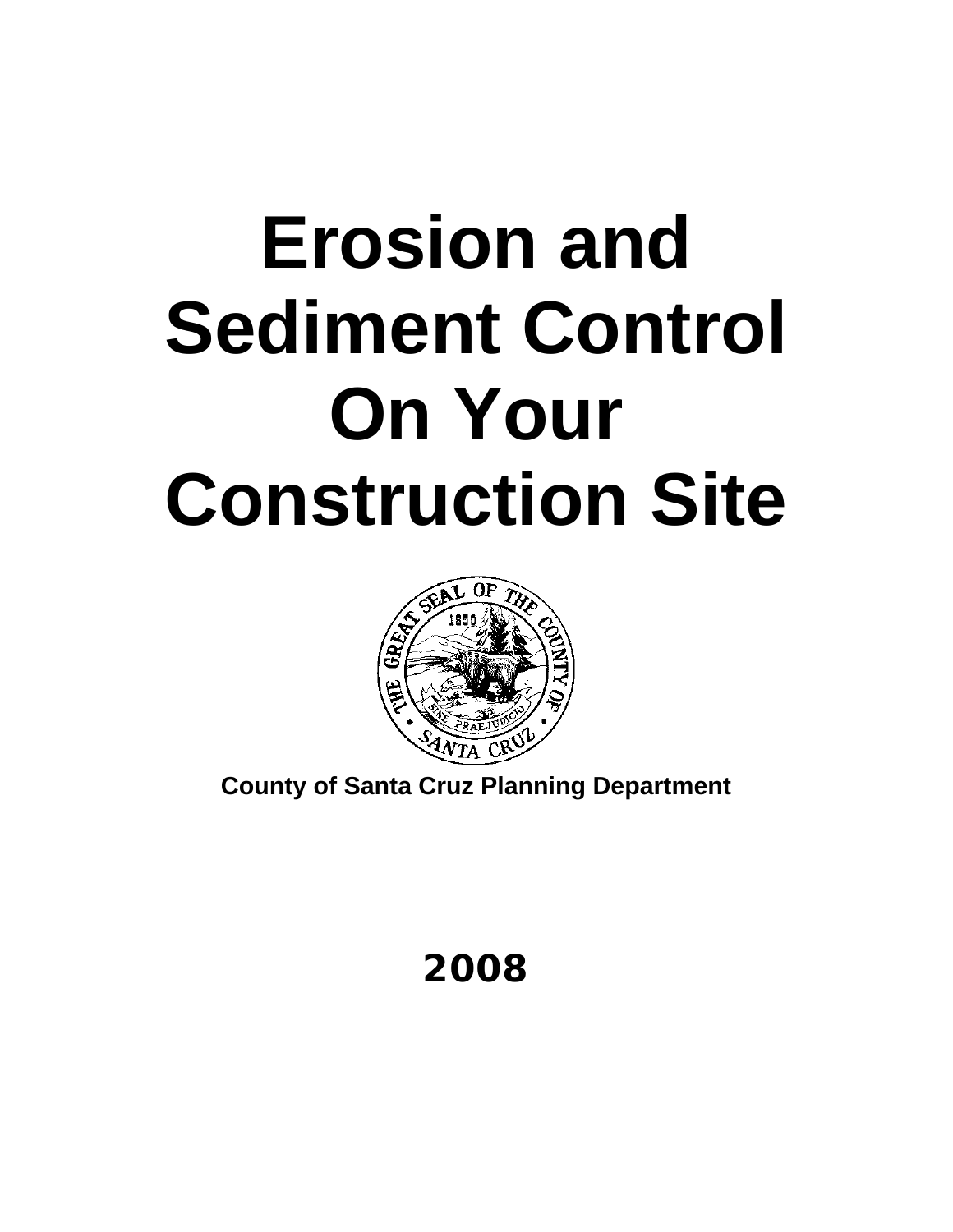## **INTRODUCTION**

Every phase of a construction project has the potential of contributing significant quantities of sediment-laden runoff. Therefore, as a site is developed, the County requires that all who are associated with the project do their part to control erosion. County regulations require builders/architects to incorporate temporary erosion control measures into their building plans to address the ongoing runoff pollution generated by land development

This pamphlet is intended to provide property owners with simple to follow guidelines for developing and implementing erosion and sediment control plans for their site.

#### What is erosion?

Generally speaking, erosion is a process where rain runoff causes soil to be carried away. Generally it's a natural process that takes place slowly over time. However, development and construction has lead to increased erosion rates throughout the County.

#### Why is erosion a problem?

Soils particles from erosion are deposited in streams and other bodies of water (wetlands, lakes, etc.). This can lead to problems such as destruction of fish habitat, degradation of drinking water supplies, clogged drainage facilities, road washouts, landslides and increased flood hazards.

#### What if I decide to ignore potential erosion problems?

By ignoring erosion issues, you are essentially passing the problem on to downslope or downstream property owners. This can lead to disputes between property owners as well as damage to adjacent properties.

The County of Santa Cruz's *Erosion Control Ordinance* (Section 16.22) requires erosion and sediment control measures to be in place from October 15<sup>th</sup> to April  $15<sup>th</sup>$  each year. If erosion and sediment control measures are not in place during this timeframe, your project may be stopped until the problems are rectified. In some cases, fines are levied against property owners.

#### What can I do to control erosion on my property?

Follow the simple guidelines outlined in the following pages.

If done correctly, a little time and effort (and minimal costs) can go a long way to keep your project moving during the winter without impacting your neighbors or the community.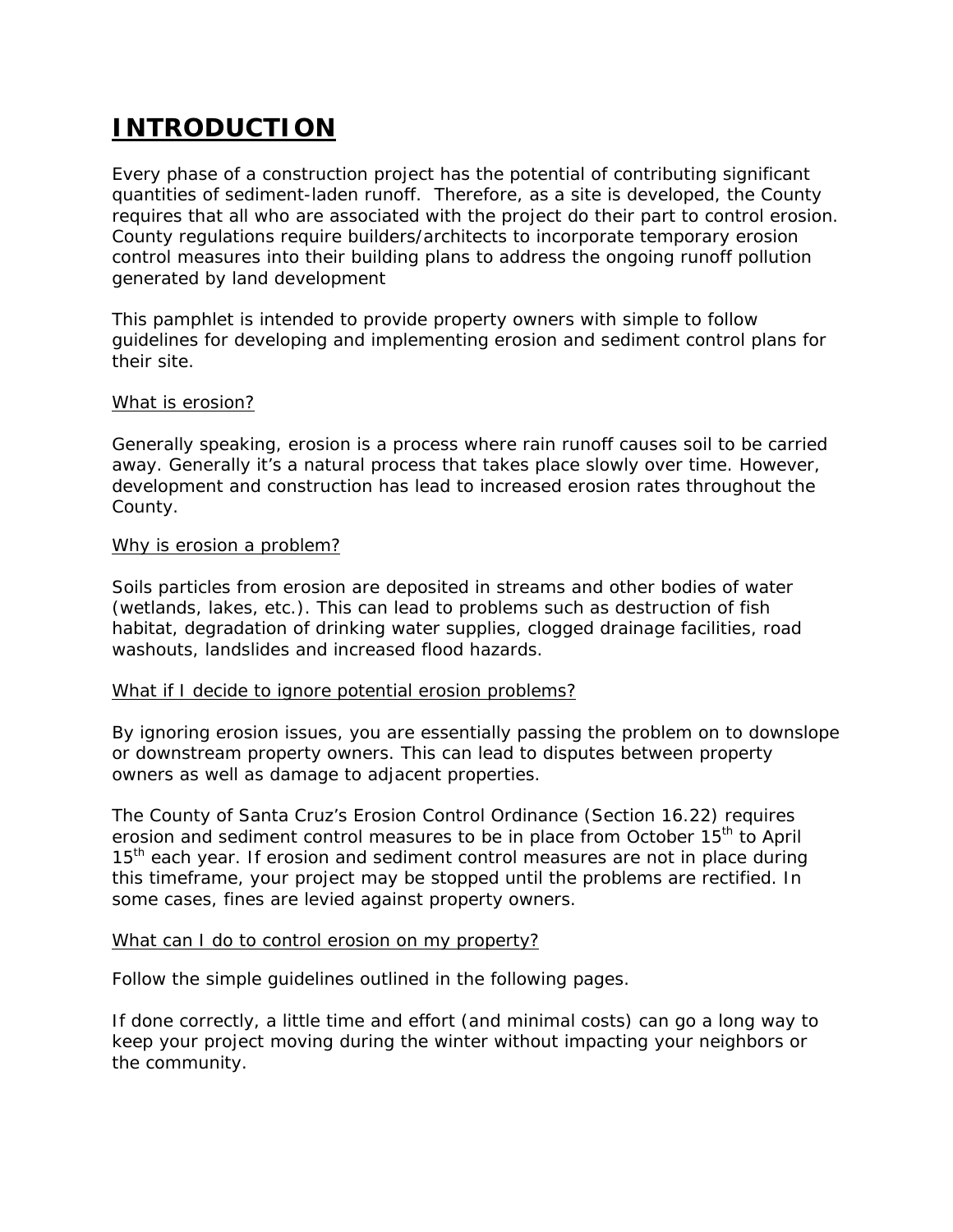# **EROSION AND SEDIMENT CONTROL BASICS**

There are four basic principles to controlling erosion. Your site needs to implement all four of these principles to effectively control erosion.

• Erosion Control Measures

Erosion control measures are intended to keep the soil on your site in place. The thing to remember is that **the more bare soils that are on your site – the more problems you will have.** Think of erosion control measures as the first line of defense.

- Sediment Control Measures Sediment control measures are basically the second line of defense. If the erosion control measures are not fully functioning, the **sediment control measures are intended to capture onsite erosion and keep it from leaving the site.**
- Runoff (drainage) Control Since erosion is caused primarily by water, **control of stormwater is essential to preventing erosion**. For instance, it's not good practice to convey your stormwater to an area of bare soils.
- Maintenance

Controlling erosion can be more of an art than a science. Therefore, one of the best things that you can do is **check on what you installed when it rains**. That way you will know what is working and what needs to be enhanced. It's also a good idea to always keep a few extra erosion control supplies handy to make adjustments if necessary.

Specific details of the above concepts are given on the following pages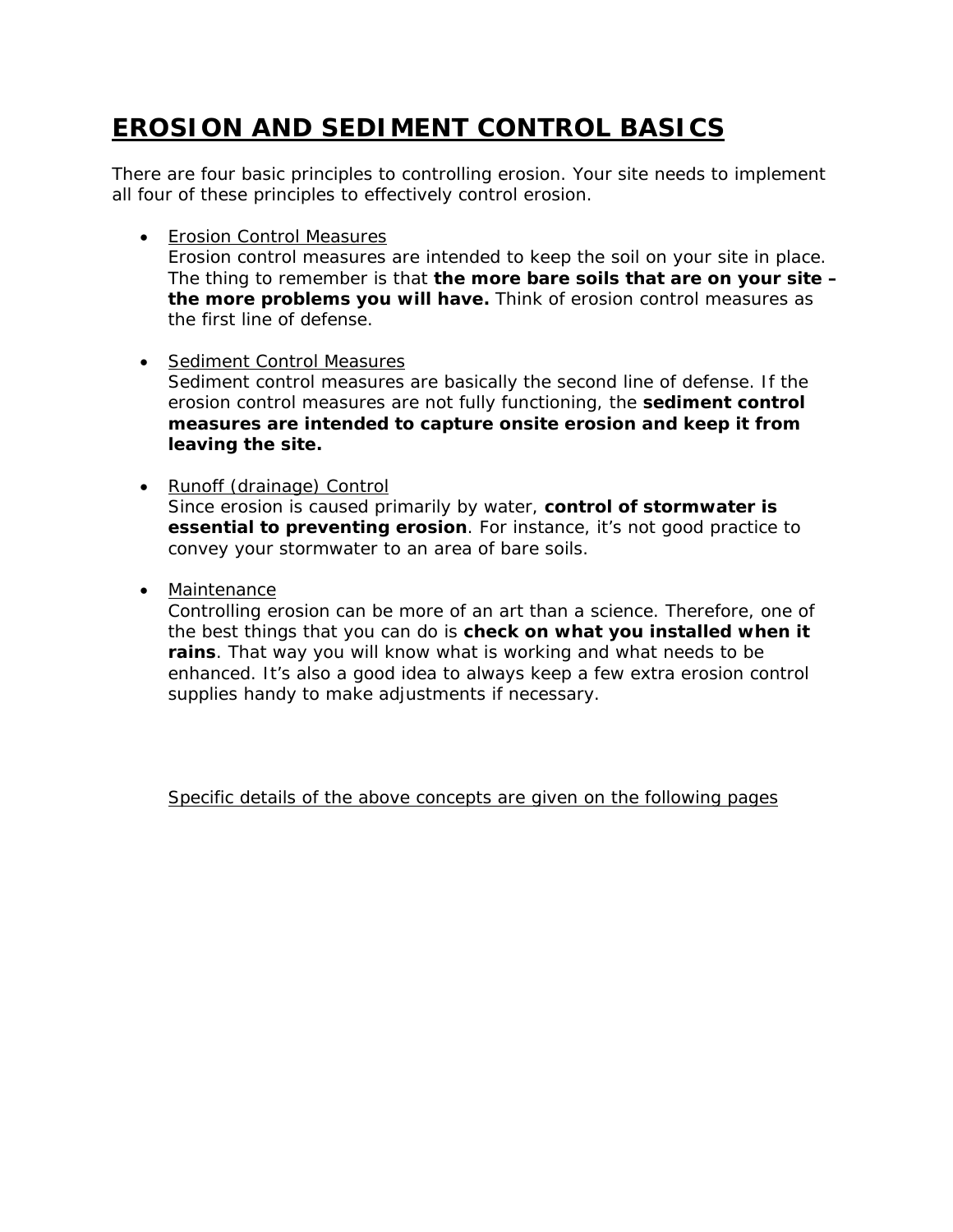# **DETAILS**

## **Erosion Control Measures**

The County of Santa Cruz recommends the following onsite erosion control measures (remember the underlying concept is to vegetate / cover bare soils):

- 1. Limit vegetation removal to the extent possible
- 2. Seed bare soils and cover with 2"-4" of straw
	- In the winter season, a simple, effective and inexpensive seed mix is "annual winter barley." Winter barley grows well in cold conditions and doesn't re-seed itself every year.
	- In general, **the County of Santa Cruz does not recommend the popular "Santa Cruz Erosion Control Mix".** While this mix does do a good job of preventing erosion, it's basically an invasive weed mix that can be hard to control once your project is completed.
	- Please note that on steeper slopes (especially fill slopes), seed and straw alone may not be effective.
	- **If your site is located in sensitive habitat**, check with a biologist prior to placing seed to make sure it's appropriate for the site.



Picture1. Effective use of seed and straw

- 3. Place erosion control blankets on slopes
	- Erosion control blankets are generally intended for steeper slopes.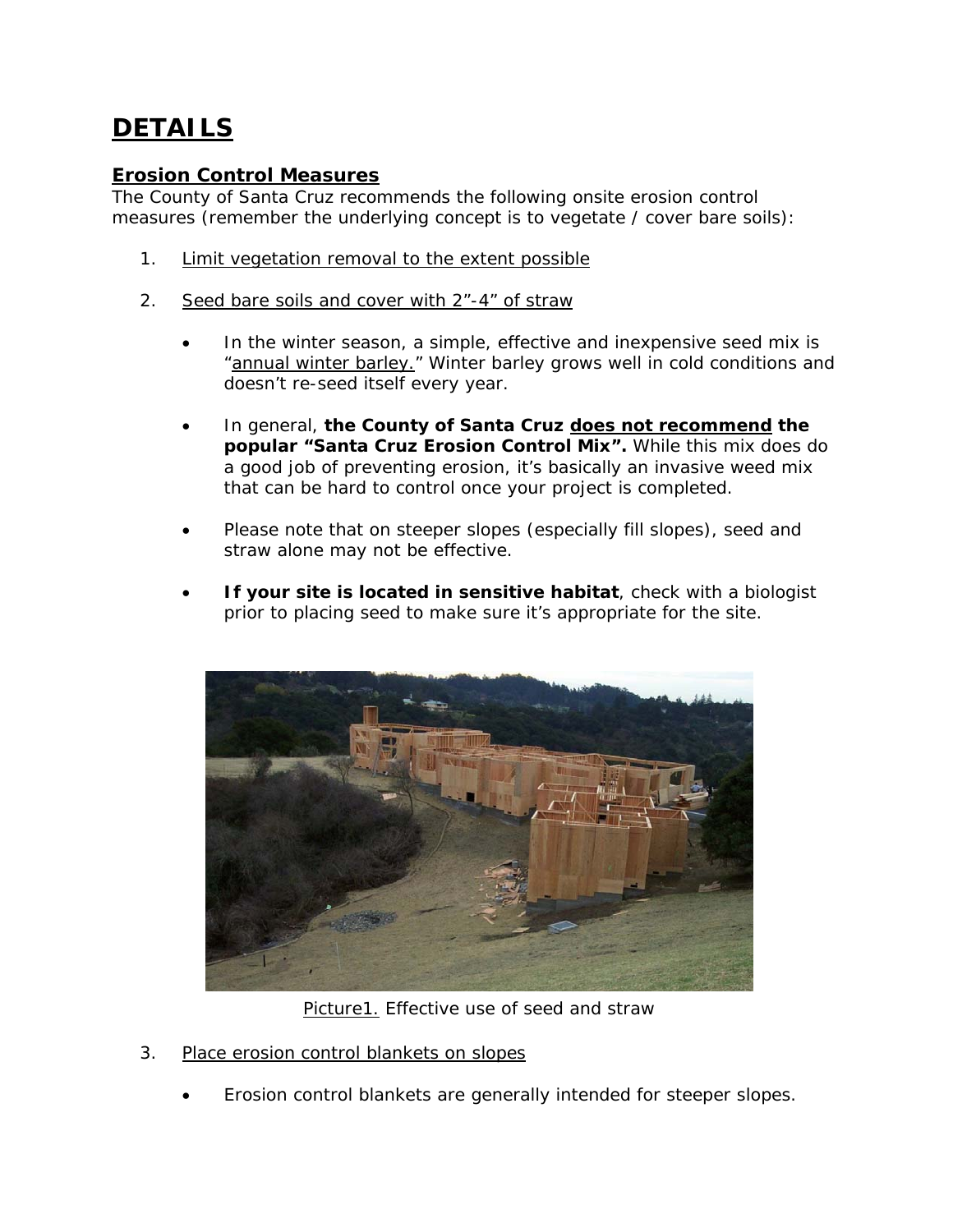Seed mix should be applied on the slope prior to placing the erosion control blankets.



Picture 2. Effective use of erosion control blankets placed on a steep slope. Seed was spread prior to placing the blankets.



Picture 3.45 days later.

## **Sediment Control Measures**

The County of Santa Cruz recommends the following onsite sediment control measures (remember the underlying concept is to capture sediment that was not controlled by the measures listed above):

- 1. Straw Rolls (also called fiber rolls, coir rolls, or wattles)
	- Straw rolls can be used on slopes, at the bottom of slopes (see Picture 1, above) or around drainage devices (such as catch basins). If placed on slopes, the straw rolls should be placed along the contour of the land. Straw rolls should also be placed in a small trench (2"-4" deep) and staked to the ground.
- 2. Silt Fence
	- Silt fences are generally used at the bottom of slopes as a means to capture sediment. They should never be used on slopes and are not really effective as protection around storm drains. Silt fences when not installed correctly can actually concentrate drainage and create more problems. Their stakes break easily when sediment builds up and therefore the stakes may need reinforcement (such as rebar, attachment to a fence, or placement of straw bales behind the silt fence).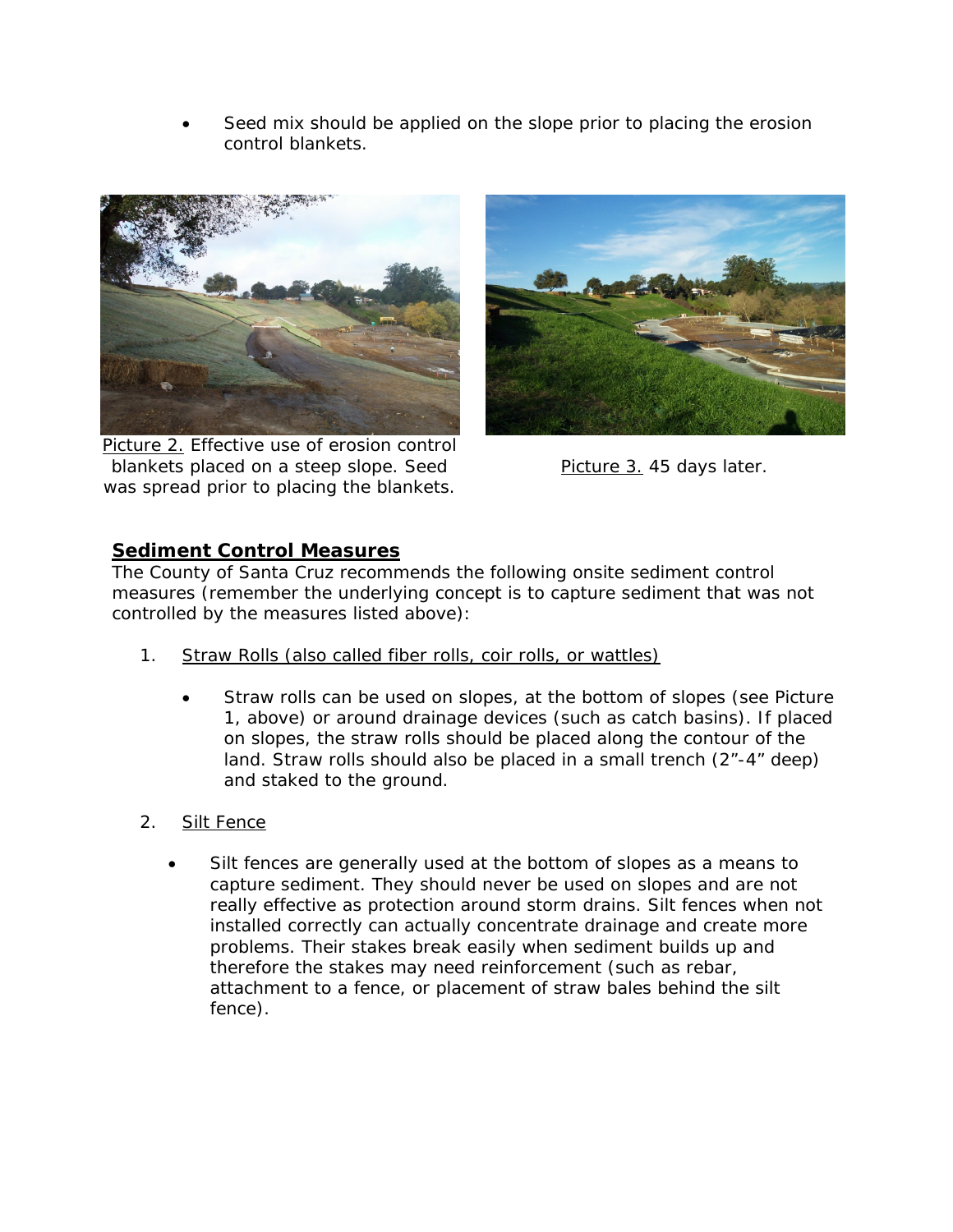

Picture 4. Use of straw rolls on a slope with a silt fence at the bottom of the slope. Note: This slope has also been seeded, and the steeper portions have been covered with erosion control blankets.

Picture 5. Use of silt fencing and straw rolls for sediment protection of the adjacent lake.

## 3. Gravel Bags

 Gravel bags are essentially sand bags filled with drain rock rather than sand. They can be an effective way to protect storm drain inlets. Filling the bags with drain rock rather than sand allows water to filter through without creating a dam.



Picture 6. Use of gravel bags for protection of drainage inlets.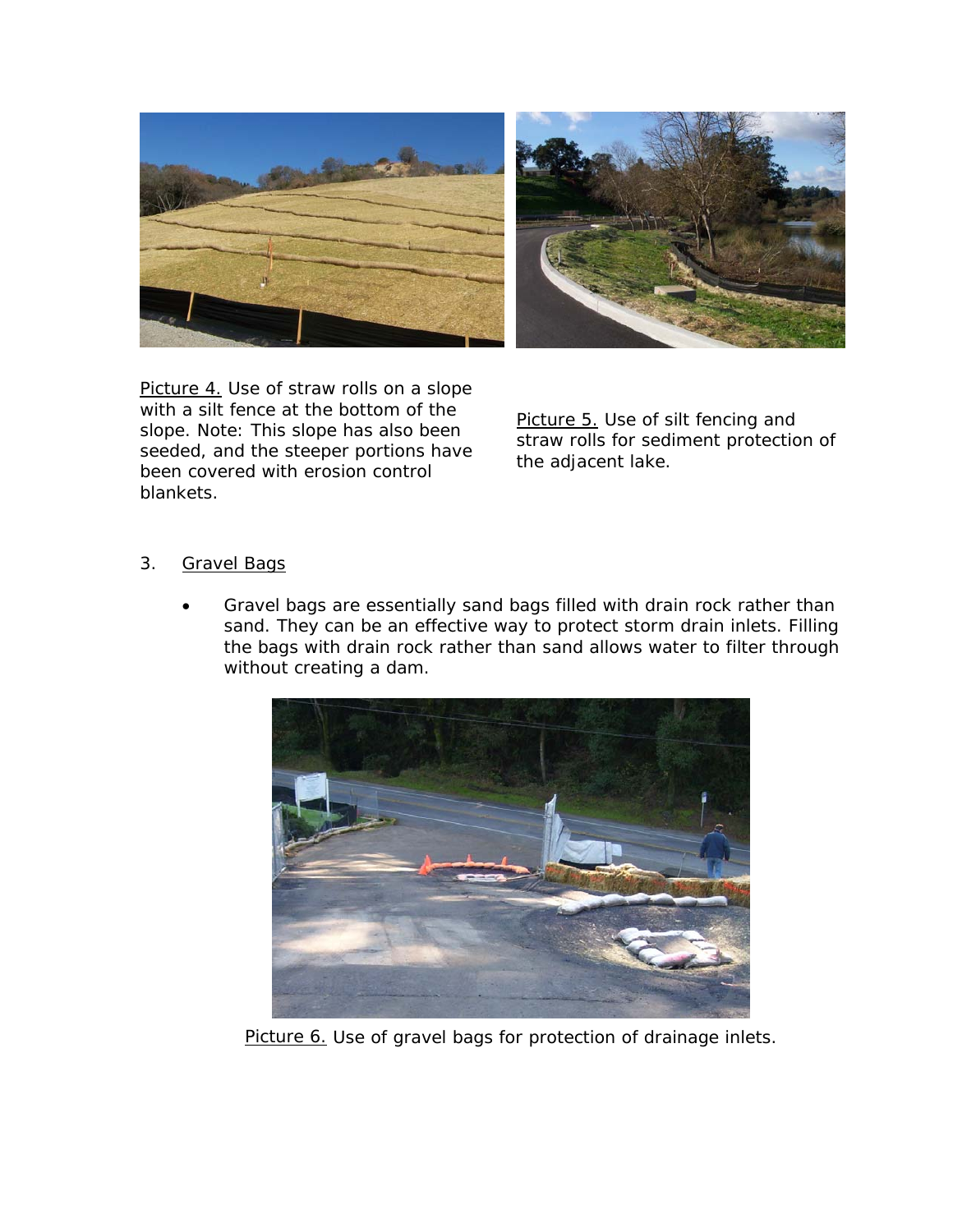- 4. Rocked Construction Entrance and Rocked Access Areas
	- Rocked construction entrances are used to keep sediment from being tracked onto adjacent roads. They are generally 30'-50' long, 12' wide and consist of large rock (3"-6").
	- Rocked access areas should be used to keep construction vehicles off of bare soils.





Picture 7. Rocked Construction **Entrance.** Notice Construction **Picture 8.** Rocked Access Road.

## **Runoff (Drainage) Control Measures**

The County of Santa Cruz Planning Department recommends the following for controlling runoff on your site.

- 1. Disperse Drainage in Vegetated Areas
	- Vegetated areas are generally less erosive than areas with bare soils. Where possible try to capture or divert runoff to avoid newly disturbed areas.
- 2. Disperse Drainage in Numerous Locations
	- Development of parcels changes pre-development runoff patterns. **One of the worst things you can do is to concentrate all of your drainage to one location.** When sites are developed, rainwater is captured and / or diverted to areas that are different from before construction began. Therefore areas of the site may see more runoff after construction than the soil is accustomed to and increased erosion may be the result.
- 3. Keep drainage away from fill slopes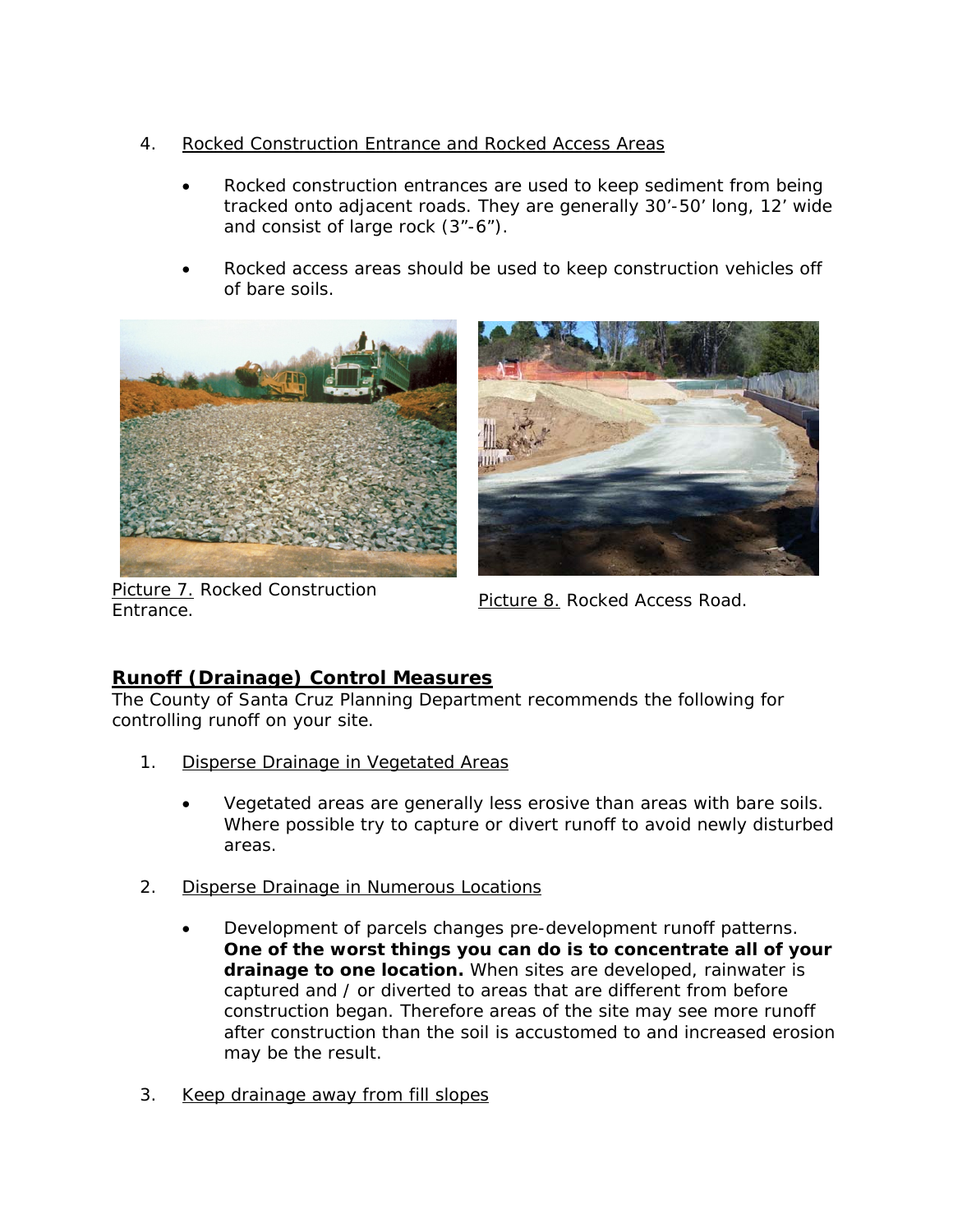Fill slopes are generally more erosive than cut slopes. Concentrated runoff should never be allowed to flow over a fill slope. If there is no other option, try to break up drainage so it sheet flows over the fill slope.



Picture 7. Result of concentrated water flowing over a fill slope.



Picture 8. Result of concentrated water flowing over a fill slope.

- 4. Use water bars, rolling dips or curbs to breakup drainage along roads or driveways
	- Water bars are basically speed bumps (4"-6" in height) made with soil or baserock that are placed across the driveway at an angle to direct drainage. Rolling dips are shallow swales that are cut across the driveway.
- 5. Install Energy Dissipators
	- An energy dissipator is a structure designed to control erosion at the outlet of a pipe, conduit or channel by reducing the velocity of flow and dissipating the energy. Outlet protection helps to prevent scour and to minimize the potential for downstream erosion.

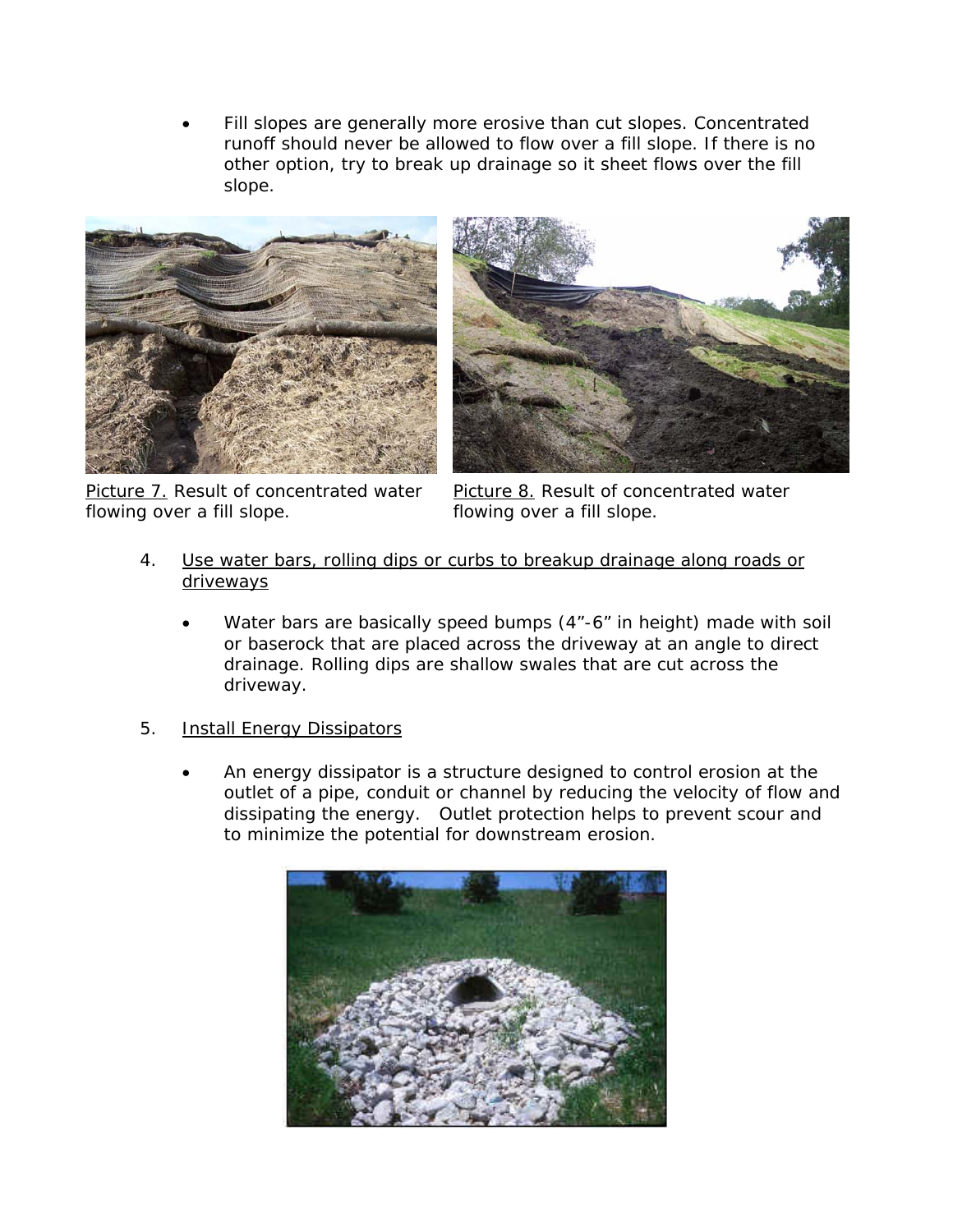Picture 9. Rock Energy Dissipator.

### **Maintenance**

The County of Santa Cruz Planning Department recommends the following for maintenance of your erosion, sediment and runoff control measures on your site.

- 1. Check on the performance of what you installed whiles it's raining
- 2. Keep extra supplies on hand
	- It's a good idea to keep some extra seed, straw rolls, silt fence and erosion control blankets in a dry location.
- 3. Remove silt that has built up behind straw rolls and silt fencing, as well as around drainage inlets.



Picture 10. Silt fencing that needs a little bit of maintenance.



Picture 11. Silt fencing that needs a lot of maintenance.

## **EROSION CONTROL PLANS**

All grading plans submitted to the County must include an erosion control plan. The plan must include the following information (at a minimum):

- Proposed locations of erosion, sediment and runoff control measures
- Details of erosion, sediment and runoff control measures
- Re-vegetation / seeding notes
- Notes stating that the erosion control plan must be in place from October 15 through April 15 of each year

Erosion Control plans do not have to be prepared by a civil engineer, but they should be developed by someone with experience in erosion and sediment control. There are also several Certified Professionals in Erosion and Sediment Control (CPESCs) in the County who can help you to prepare an effective plan. A list of local CPESCs is available on the Planning Department's website.